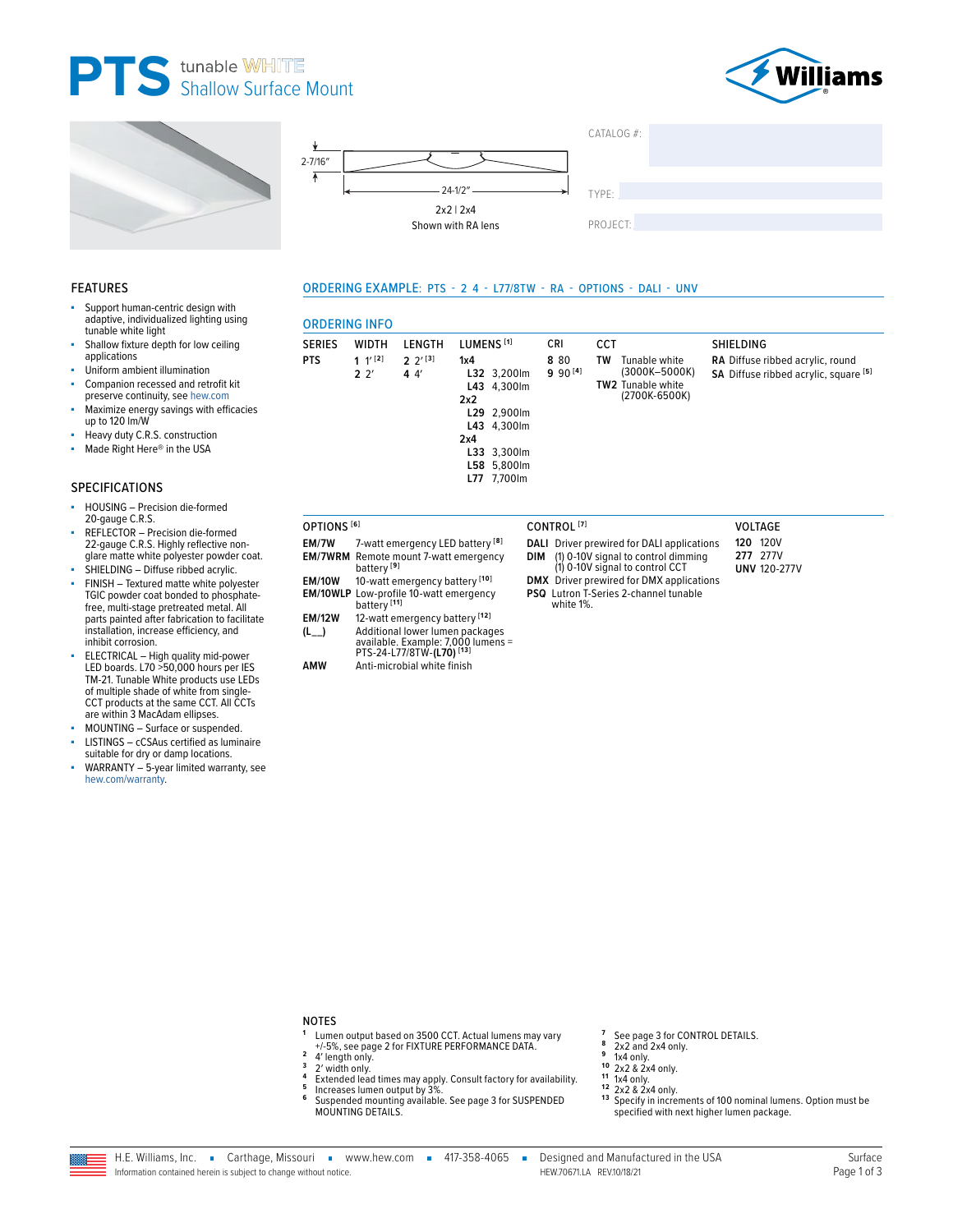# **PTS** tunable WHITE<br>
Shallow Surface Mount

### <span id="page-1-0"></span>FIXTURE PERFORMANCE DATA

|           | <b>LED PACKAGE</b> | <b>DELIVERED LUMENS</b> | <b>WATTAGE</b> | EFFICACY (Im/W) |
|-----------|--------------------|-------------------------|----------------|-----------------|
| $\approx$ | L32                | 3292                    | 27.4           | 120.3           |
|           | L43                | 4319                    | 37.1           | 116.4           |
| 2x2       | L <sub>29</sub>    | 2929                    | 26.8           | 109.1           |
|           | L43                | 4422                    | 38.8           | 113.9           |
|           | L33                | 3423                    | 28.6           | 119.9           |
| 2x4       | L58                | 5878                    | 52.6           | 111.8           |
|           | l 77               | 7716                    | 65.0           | 118.8           |

• Photometrics tested in accordance with IESNA LM-79. Results shown<br>are based on 25°C ambient temperature.<br>Wattage shown is average for 120V through 277V input.<br>• Results based on 4000K, 80 CRI, actual lumens may vary +/-5

- 
- 
- 

### MULTIPLIER TABLE

|     | <b>COLOR TEMPERATURE</b> |               |                |                 |                |  |
|-----|--------------------------|---------------|----------------|-----------------|----------------|--|
|     | <b>TW</b><br>CCT         |               |                | TW <sub>2</sub> |                |  |
|     |                          | <b>LUMENS</b> | <b>WATTAGE</b> | <b>LUMENS</b>   | <b>WATTAGE</b> |  |
|     | 2700K                    |               |                | 0.93            | 1.02           |  |
|     | 3000K                    | 0.95          | 1.04           | 0.95            | 1.01           |  |
| 룡   | 3500K                    | 0.98          | 1.02           | 0.98            | 1.00           |  |
| ខ្ល | 4000K                    | 1.00          | 1.00           | 1.00            | 1.00           |  |
|     | 5000K                    | 0.96          | 1.04           | 1.02            | 1.00           |  |
|     | 6500K                    |               |                | 1.01            | 1.04           |  |
|     | 2700K                    |               |                | 0.93            | 1.02           |  |
|     | 3000K                    | 0.91          | 1.03           | 0.95            | 1.01           |  |
| ᅗ   | 3500K                    | 0.96          | 1.01           | 0.98            | 1.00           |  |
| ഭ   | 4000K                    | 1.00          | 1.00           | 1.00            | 1.00           |  |
|     | 5000K                    | 1.03          | 1.03           | 1.03            | 1.00           |  |
|     | 6500K                    |               |                | 1.02            | 1.04           |  |



6000  $4000$   $3000$   $2500$ 





### PHOTOMETRY

**PTS-24-L77/8TW-RA-DALI** Total Luminaire Output: 7716 lumens; 65 Watts | Efficacy: 119 lm/W | 82.7 CRI; 3494K CCT



|                          | <b>VERTICAL ANGLE</b> | <b>HORIZONTAL ANGLE</b> | <b>ZONAL LUMENS</b> |            |      |
|--------------------------|-----------------------|-------------------------|---------------------|------------|------|
|                          |                       | $0^{\circ}$             | 45°                 | $90^\circ$ |      |
|                          | 0                     | 2952                    | 2952                | 2952       |      |
|                          | 5                     | 2907                    | 2903                | 2888       | 277  |
| CANDLEPOWER DISTRIBUTION | 15                    | 2822                    | 2831                | 2843       | 793  |
|                          | 25                    | 2486                    | 2519                | 2550       | 1148 |
|                          | 35                    | 2009                    | 2073                | 2127       | 1294 |
|                          | 45                    | 1634                    | 1724                | 1812       | 1320 |
|                          | 55                    | 1188                    | 1300                | 1404       | 1166 |
|                          | 65                    | 769                     | 912                 | 1036       | 900  |
|                          | 75                    | 365                     | 560                 | 693        | 589  |
|                          | 85                    | 74                      | 247                 | 283        | 231  |
|                          | 90                    | 0                       | 0                   | 0          |      |

| LUMEN SUMMARY | <b>ZONE</b> | <b>LUMENS</b> | % FIXTURE |
|---------------|-------------|---------------|-----------|
|               | $0 - 30$    | 2218          | 29        |
|               | $0 - 40$    | 3511          | 46        |
|               | $0 - 60$    | 5997          | 78        |
|               | $0 - 90$    | 7716          | 100       |
|               | $0 - 180$   | 7716          | 100       |

**PTS-14-L43/8TW-RA-DALI** Total Luminaire Output: 4319 lumens; 37 Watts | Efficacy: 116 lm/W | 84.9 CRI; 3544K CCT



|                          | <b>VERTICAL ANGLE</b> | <b>HORIZONTAL ANGLE</b> | <b>ZONAL LUMENS</b> |            |     |
|--------------------------|-----------------------|-------------------------|---------------------|------------|-----|
|                          |                       | $0^{\circ}$             | 45°                 | $90^\circ$ |     |
|                          | 0                     | 1574                    | 1574                | 1574       |     |
|                          | 5                     | 1610                    | 1592                | 1568       | 151 |
|                          | 15                    | 1538                    | 1534                | 1516       | 431 |
| CANDLEPOWER DISTRIBUTION | 25                    | 1407                    | 1414                | 1397       | 647 |
|                          | 35                    | 1224                    | 1240                | 1241       | 769 |
|                          | 45                    | 977                     | 1020                | 1035       | 778 |
|                          | 55                    | 699                     | 768                 | 801        | 683 |
|                          | 65                    | 448                     | 531                 | 545        | 508 |
|                          | 75                    | 199                     | 279                 | 291        | 284 |
|                          | 85                    | 31                      | 50                  | 59         | 70  |
|                          | 90                    | 0                       | 0                   |            |     |

| LUMEN SUMMARY | <b>ZONE</b> | <b>LUMENS</b> | % FIXTURE |
|---------------|-------------|---------------|-----------|
|               | $0 - 30$    | 1228          | 28        |
|               | 0 - 40      | 1997          | 46        |
|               | $0 - 60$    | 3457          | 80        |
|               | $0 - 90$    | 4319          | 100       |
|               | $0 - 180$   | 4319          | 100       |